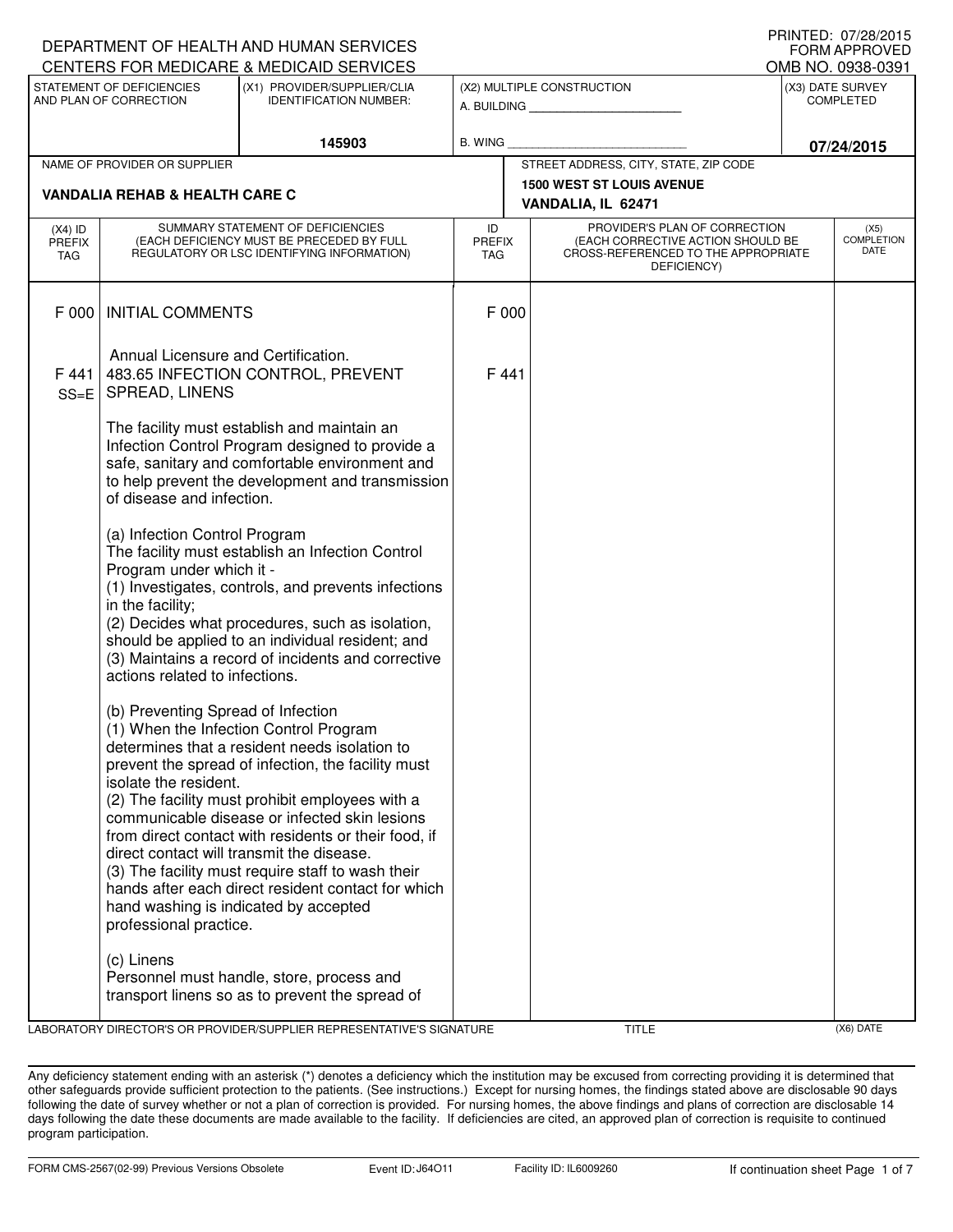|                                          |                                                                                    | DEPARTMENT OF HEALTH AND HUMAN SERVICES<br>CENTERS FOR MEDICARE & MEDICAID SERVICES                                                                                                                                                                                                                                                                                                                                                                                                                                                                                                                                                                                                                                                                                                                                                                                                                                                                                                                                                                                                                                                                                                                                                                                                                                                                                                                                                     |                                   |                                                                                                                          |                                      | PRINIED: 07/28/2015<br><b>FORM APPROVED</b><br>OMB NO. 0938-0391 |  |
|------------------------------------------|------------------------------------------------------------------------------------|-----------------------------------------------------------------------------------------------------------------------------------------------------------------------------------------------------------------------------------------------------------------------------------------------------------------------------------------------------------------------------------------------------------------------------------------------------------------------------------------------------------------------------------------------------------------------------------------------------------------------------------------------------------------------------------------------------------------------------------------------------------------------------------------------------------------------------------------------------------------------------------------------------------------------------------------------------------------------------------------------------------------------------------------------------------------------------------------------------------------------------------------------------------------------------------------------------------------------------------------------------------------------------------------------------------------------------------------------------------------------------------------------------------------------------------------|-----------------------------------|--------------------------------------------------------------------------------------------------------------------------|--------------------------------------|------------------------------------------------------------------|--|
|                                          | STATEMENT OF DEFICIENCIES<br>AND PLAN OF CORRECTION                                | (X1) PROVIDER/SUPPLIER/CLIA<br><b>IDENTIFICATION NUMBER:</b>                                                                                                                                                                                                                                                                                                                                                                                                                                                                                                                                                                                                                                                                                                                                                                                                                                                                                                                                                                                                                                                                                                                                                                                                                                                                                                                                                                            |                                   | (X2) MULTIPLE CONSTRUCTION<br>A. BUILDING <b>A.</b> BUILDING                                                             | (X3) DATE SURVEY<br><b>COMPLETED</b> |                                                                  |  |
|                                          | 145903                                                                             |                                                                                                                                                                                                                                                                                                                                                                                                                                                                                                                                                                                                                                                                                                                                                                                                                                                                                                                                                                                                                                                                                                                                                                                                                                                                                                                                                                                                                                         | B. WING                           |                                                                                                                          | 07/24/2015                           |                                                                  |  |
|                                          | NAME OF PROVIDER OR SUPPLIER                                                       |                                                                                                                                                                                                                                                                                                                                                                                                                                                                                                                                                                                                                                                                                                                                                                                                                                                                                                                                                                                                                                                                                                                                                                                                                                                                                                                                                                                                                                         |                                   | STREET ADDRESS, CITY, STATE, ZIP CODE                                                                                    |                                      |                                                                  |  |
|                                          | <b>VANDALIA REHAB &amp; HEALTH CARE C</b>                                          |                                                                                                                                                                                                                                                                                                                                                                                                                                                                                                                                                                                                                                                                                                                                                                                                                                                                                                                                                                                                                                                                                                                                                                                                                                                                                                                                                                                                                                         |                                   | <b>1500 WEST ST LOUIS AVENUE</b>                                                                                         |                                      |                                                                  |  |
|                                          |                                                                                    |                                                                                                                                                                                                                                                                                                                                                                                                                                                                                                                                                                                                                                                                                                                                                                                                                                                                                                                                                                                                                                                                                                                                                                                                                                                                                                                                                                                                                                         |                                   | VANDALIA, IL 62471                                                                                                       |                                      |                                                                  |  |
| $(X4)$ ID<br><b>PREFIX</b><br><b>TAG</b> |                                                                                    | SUMMARY STATEMENT OF DEFICIENCIES<br>(EACH DEFICIENCY MUST BE PRECEDED BY FULL<br>REGULATORY OR LSC IDENTIFYING INFORMATION)                                                                                                                                                                                                                                                                                                                                                                                                                                                                                                                                                                                                                                                                                                                                                                                                                                                                                                                                                                                                                                                                                                                                                                                                                                                                                                            | ID<br><b>PREFIX</b><br><b>TAG</b> | PROVIDER'S PLAN OF CORRECTION<br>(EACH CORRECTIVE ACTION SHOULD BE<br>CROSS-REFERENCED TO THE APPROPRIATE<br>DEFICIENCY) |                                      | (X5)<br><b>COMPLETION</b><br>DATE                                |  |
| F441                                     | Continued From page 1<br>infection.                                                |                                                                                                                                                                                                                                                                                                                                                                                                                                                                                                                                                                                                                                                                                                                                                                                                                                                                                                                                                                                                                                                                                                                                                                                                                                                                                                                                                                                                                                         | F441                              |                                                                                                                          |                                      |                                                                  |  |
|                                          | by:<br>gloves while caring for a resident on<br>sample of 12.<br>Findings include: | This REQUIREMENT is not met as evidenced<br>Based on observation, record review, and<br>interview, the facility failed to change gloves<br>during care for a resident on isolation(R5), to don<br>isolation(R4), to remove gloves after doing<br>incontinence care(R7), and to appropriately clean<br>a blood glucose monitoring machine to prevent<br>the spread of infection(R2) for four of five<br>residents reviewed for infection control in the<br>1. On at 07/22/15 at 10:30 am, E7, Certified<br>Nursing Assistant (CNA) was observed doing<br>range of motion exercises with R4. E4, Social<br>Services Director/CNA Supervisor, was also<br>present and observed the procedure. After the<br>procedure, E7, while wearing gloves, began to<br>reposition R4 in bed. E4 walked over to the side<br>of the bed to help, and without donning gloves,<br>E4 took hold of the incontinence pad under R4<br>and E7 and E4 pulled him up in bed. A sign was<br>posted outside R4's door which stated "See the<br>nurse before entering "and an isolation cart was<br>present in the hallway just outside the door.<br>A July, 2015 Infection Log showed R4 is on<br>contact isolation for Methicillin/Oxacillin Resistant<br>Staphylococcus Aureus (MRSA) of the nares with<br>an onset date of 07/17/15. An undated Multidrug<br>Resistant Organism in Non Hospital Healthcare<br>Setting Policy stated " Disposable gloves should |                                   |                                                                                                                          |                                      |                                                                  |  |

FORM CMS-2567(02-99) Previous Versions Obsolete **Journal Event ID: J64O11** Facility ID: IL6009260 If continuation sheet Page 2 of 7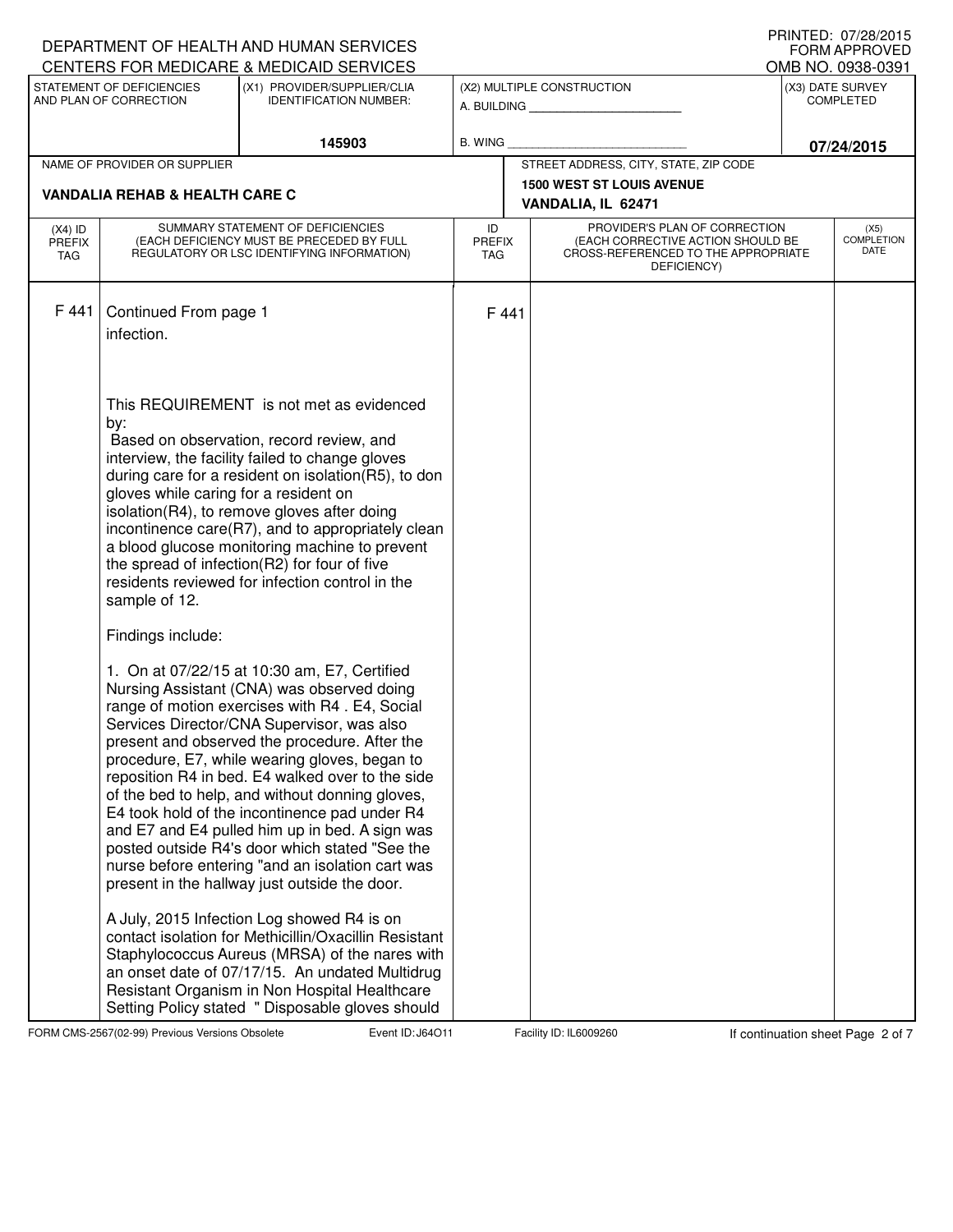|                                                                                                                     |                                                                                                                                                 | DEPARTMENT OF HEALTH AND HUMAN SERVICES<br>CENTERS FOR MEDICARE & MEDICAID SERVICES                                                                                                                                                                                                                                                                                                                                                                                                                                                                                                                                                                                                                                                                                                                                                                                                                                                                                                                                                                                                                                                                                                                                                                                                                                                                                                                                                                                                                                                                                                                    |                                   |                            |                                                                                                                          |            | PRINTED: 07/28/2015<br><b>FORM APPROVED</b><br>OMB NO. 0938-0391 |  |
|---------------------------------------------------------------------------------------------------------------------|-------------------------------------------------------------------------------------------------------------------------------------------------|--------------------------------------------------------------------------------------------------------------------------------------------------------------------------------------------------------------------------------------------------------------------------------------------------------------------------------------------------------------------------------------------------------------------------------------------------------------------------------------------------------------------------------------------------------------------------------------------------------------------------------------------------------------------------------------------------------------------------------------------------------------------------------------------------------------------------------------------------------------------------------------------------------------------------------------------------------------------------------------------------------------------------------------------------------------------------------------------------------------------------------------------------------------------------------------------------------------------------------------------------------------------------------------------------------------------------------------------------------------------------------------------------------------------------------------------------------------------------------------------------------------------------------------------------------------------------------------------------------|-----------------------------------|----------------------------|--------------------------------------------------------------------------------------------------------------------------|------------|------------------------------------------------------------------|--|
| STATEMENT OF DEFICIENCIES<br>(X1) PROVIDER/SUPPLIER/CLIA<br>AND PLAN OF CORRECTION<br><b>IDENTIFICATION NUMBER:</b> |                                                                                                                                                 |                                                                                                                                                                                                                                                                                                                                                                                                                                                                                                                                                                                                                                                                                                                                                                                                                                                                                                                                                                                                                                                                                                                                                                                                                                                                                                                                                                                                                                                                                                                                                                                                        |                                   | (X2) MULTIPLE CONSTRUCTION | (X3) DATE SURVEY<br><b>COMPLETED</b>                                                                                     |            |                                                                  |  |
|                                                                                                                     | 145903                                                                                                                                          |                                                                                                                                                                                                                                                                                                                                                                                                                                                                                                                                                                                                                                                                                                                                                                                                                                                                                                                                                                                                                                                                                                                                                                                                                                                                                                                                                                                                                                                                                                                                                                                                        | <b>B. WING</b>                    |                            |                                                                                                                          | 07/24/2015 |                                                                  |  |
|                                                                                                                     | NAME OF PROVIDER OR SUPPLIER                                                                                                                    |                                                                                                                                                                                                                                                                                                                                                                                                                                                                                                                                                                                                                                                                                                                                                                                                                                                                                                                                                                                                                                                                                                                                                                                                                                                                                                                                                                                                                                                                                                                                                                                                        |                                   |                            | STREET ADDRESS, CITY, STATE, ZIP CODE                                                                                    |            |                                                                  |  |
|                                                                                                                     | <b>VANDALIA REHAB &amp; HEALTH CARE C</b>                                                                                                       |                                                                                                                                                                                                                                                                                                                                                                                                                                                                                                                                                                                                                                                                                                                                                                                                                                                                                                                                                                                                                                                                                                                                                                                                                                                                                                                                                                                                                                                                                                                                                                                                        |                                   |                            | <b>1500 WEST ST LOUIS AVENUE</b><br>VANDALIA, IL 62471                                                                   |            |                                                                  |  |
| $(X4)$ ID<br><b>PREFIX</b><br>TAG                                                                                   | SUMMARY STATEMENT OF DEFICIENCIES<br>(EACH DEFICIENCY MUST BE PRECEDED BY FULL<br>REGULATORY OR LSC IDENTIFYING INFORMATION)                    |                                                                                                                                                                                                                                                                                                                                                                                                                                                                                                                                                                                                                                                                                                                                                                                                                                                                                                                                                                                                                                                                                                                                                                                                                                                                                                                                                                                                                                                                                                                                                                                                        | ID<br><b>PREFIX</b><br><b>TAG</b> |                            | PROVIDER'S PLAN OF CORRECTION<br>(EACH CORRECTIVE ACTION SHOULD BE<br>CROSS-REFERENCED TO THE APPROPRIATE<br>DEFICIENCY) |            | (X5)<br><b>COMPLETION</b><br>DATE                                |  |
| F 441                                                                                                               | Continued From page 2<br>assisting with repositioning R4.<br>R <sub>2</sub> .<br>and air dry."<br>that medication cart.<br>contaminated gloves. | be worn if contact with body fluids is expected. "<br>On 07/22/15 at 2:30 pm, E2, Director of<br>Nurses(DON), acknowledged R4 is on contact<br>isolation due to MRSA of the nares and confirmed<br>that E4 should have put on gloves before<br>2. On 07/22/15 at 11:10 am, E9, (Registered<br>Nurse), was observed performing blood glucose<br>monitoring on R2. After the procedure, E9,<br>without cleansing the unit, wrapped the unit in a<br>germicidal disposable wipe and put it on the<br>medication cart while she administered Insulin to<br>A Cleaning and Disinfecting of Glucometer Policy<br>dated 06/09/10 instructed, "wipe down the (unit)<br>On 07/22/15 at 11:15 am, E9 stated that the<br>correct procedure for disinfecting glucometers is<br>to "wrap a germicidal wipe around it, let it sit for<br>four minutes, then take the wipe off and let it air<br>dry for four minutes." On 07/22/15 at 2:30 pm, E2<br>stated the correct procedure to disinfect the<br>glucometer is to thoroughly wipe down the unit<br>and allow it to air dry. E2 stated there is one<br>resident on isolation, R20, on the hall served by<br>3. On 07/22/15 at 2:00 pm, E8, (CNA), was<br>observed providing incontinence care for R7.<br>With gloved hands, E8 cleansed feces from the<br>resident's anal area. Without removing the<br>gloves, E8 then touched the padded side rail, put<br>the siderail up, and positioned the residents top<br>sheet and bedspread over him while wearing the<br>A Perineal Cleansing Policy dated 09/21/10<br>instructed that after cleansing and drying the |                                   | F 441                      |                                                                                                                          |            |                                                                  |  |

FORM CMS-2567(02-99) Previous Versions Obsolete **Journal Event ID: J64O11** Facility ID: IL6009260 If continuation sheet Page 3 of 7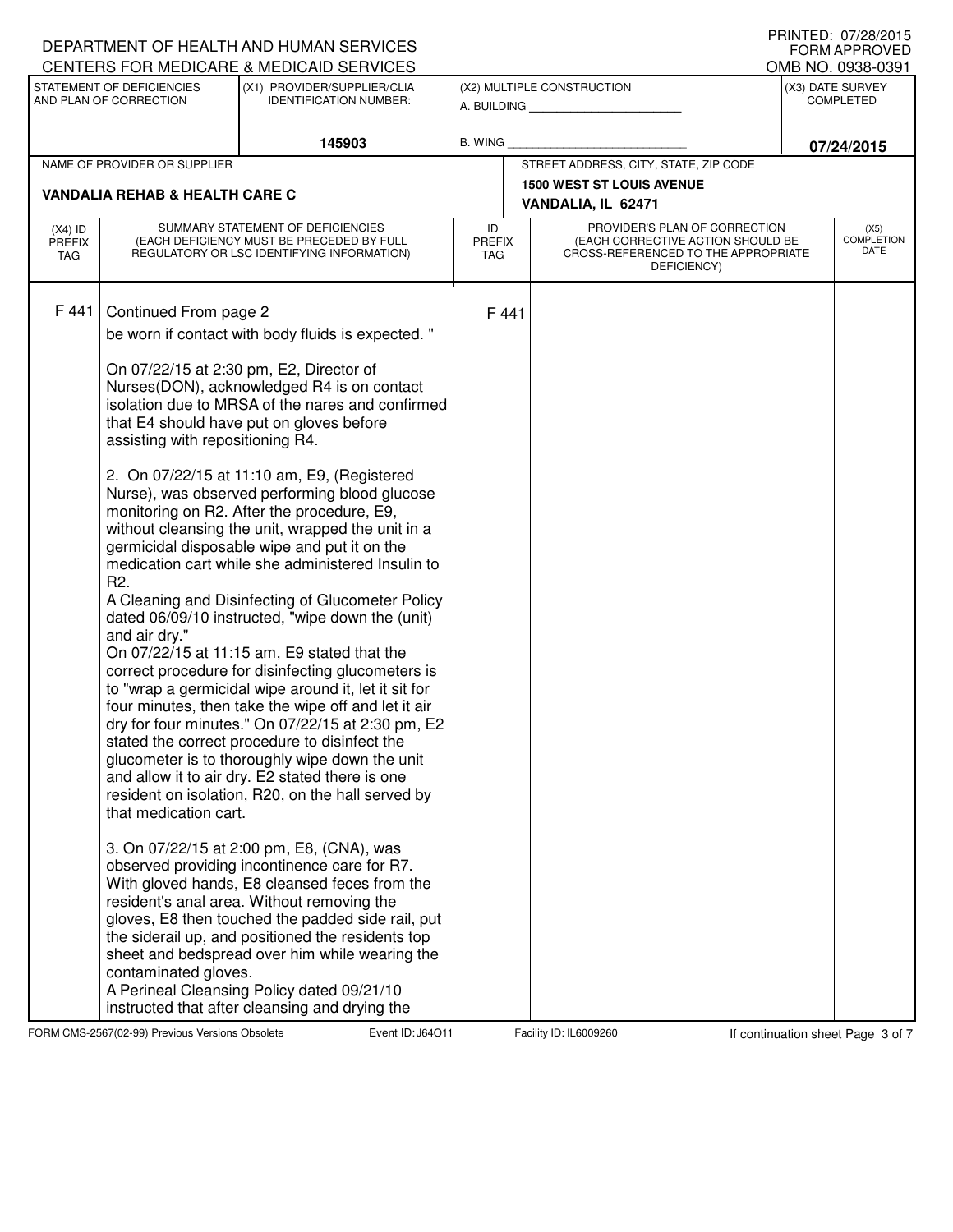|                                                                                                                     |                                                                                                                                                                    | DEPARTMENT OF HEALTH AND HUMAN SERVICES<br>CENTERS FOR MEDICARE & MEDICAID SERVICES                                                                                                                                                                                                                                                                                                                                                                                                                                                                                                                                                                                                                                                                                                                                                                                                                                                                                                                                                                                                                                                                                                                                                                                                                                                                                                                                                                      |                            |                                           |                                                                                                                          |  | FRINTED, UNZOZUIS<br><b>FORM APPROVED</b><br>OMB NO. 0938-0391 |
|---------------------------------------------------------------------------------------------------------------------|--------------------------------------------------------------------------------------------------------------------------------------------------------------------|----------------------------------------------------------------------------------------------------------------------------------------------------------------------------------------------------------------------------------------------------------------------------------------------------------------------------------------------------------------------------------------------------------------------------------------------------------------------------------------------------------------------------------------------------------------------------------------------------------------------------------------------------------------------------------------------------------------------------------------------------------------------------------------------------------------------------------------------------------------------------------------------------------------------------------------------------------------------------------------------------------------------------------------------------------------------------------------------------------------------------------------------------------------------------------------------------------------------------------------------------------------------------------------------------------------------------------------------------------------------------------------------------------------------------------------------------------|----------------------------|-------------------------------------------|--------------------------------------------------------------------------------------------------------------------------|--|----------------------------------------------------------------|
| STATEMENT OF DEFICIENCIES<br>(X1) PROVIDER/SUPPLIER/CLIA<br>AND PLAN OF CORRECTION<br><b>IDENTIFICATION NUMBER:</b> |                                                                                                                                                                    |                                                                                                                                                                                                                                                                                                                                                                                                                                                                                                                                                                                                                                                                                                                                                                                                                                                                                                                                                                                                                                                                                                                                                                                                                                                                                                                                                                                                                                                          |                            | (X2) MULTIPLE CONSTRUCTION<br>A. BUILDING | (X3) DATE SURVEY<br><b>COMPLETED</b>                                                                                     |  |                                                                |
| 145903                                                                                                              |                                                                                                                                                                    | <b>B. WING</b>                                                                                                                                                                                                                                                                                                                                                                                                                                                                                                                                                                                                                                                                                                                                                                                                                                                                                                                                                                                                                                                                                                                                                                                                                                                                                                                                                                                                                                           |                            |                                           | 07/24/2015                                                                                                               |  |                                                                |
|                                                                                                                     | NAME OF PROVIDER OR SUPPLIER                                                                                                                                       |                                                                                                                                                                                                                                                                                                                                                                                                                                                                                                                                                                                                                                                                                                                                                                                                                                                                                                                                                                                                                                                                                                                                                                                                                                                                                                                                                                                                                                                          |                            |                                           | STREET ADDRESS, CITY, STATE, ZIP CODE                                                                                    |  |                                                                |
|                                                                                                                     | <b>VANDALIA REHAB &amp; HEALTH CARE C</b>                                                                                                                          |                                                                                                                                                                                                                                                                                                                                                                                                                                                                                                                                                                                                                                                                                                                                                                                                                                                                                                                                                                                                                                                                                                                                                                                                                                                                                                                                                                                                                                                          |                            |                                           | <b>1500 WEST ST LOUIS AVENUE</b><br>VANDALIA, IL 62471                                                                   |  |                                                                |
| $(X4)$ ID<br><b>PREFIX</b><br>TAG                                                                                   | SUMMARY STATEMENT OF DEFICIENCIES<br>(EACH DEFICIENCY MUST BE PRECEDED BY FULL<br>REGULATORY OR LSC IDENTIFYING INFORMATION)                                       |                                                                                                                                                                                                                                                                                                                                                                                                                                                                                                                                                                                                                                                                                                                                                                                                                                                                                                                                                                                                                                                                                                                                                                                                                                                                                                                                                                                                                                                          | ID<br><b>PREFIX</b><br>TAG |                                           | PROVIDER'S PLAN OF CORRECTION<br>(EACH CORRECTIVE ACTION SHOULD BE<br>CROSS-REFERENCED TO THE APPROPRIATE<br>DEFICIENCY) |  | (X5)<br><b>COMPLETION</b><br>DATE                              |
| F 441<br>F 458<br>$SS = B$                                                                                          | Continued From page 3<br>hand disinfectant)."<br>skin with the contaminated gloves.<br>concentrations of microorganisms."<br><b>LEAST 80 SQ FT/RESIDENT</b><br>by: | perineum, "remove gloves and wash hands with<br>soap and water, cleansing gel, or (trade name<br>On 07/22/15 at 2:30 pm, E2 confirmed E8 should<br>have removed her gloves and washed her hands<br>prior to touching the siderail and bed linens.<br>4. On 07/22/15 at 2:00 pm, E5 and E6, both<br>CNAs, were observed providing incontinence<br>care for R5. After cleansing R5's buttock/anal<br>area with gloved hands, E5 and E6 began doing<br>range of motion on R5 without removing the<br>contaminated gloves. In the process of doing<br>range of motion, E5 and E6 touched the<br>siderails, pillows, bed linens and the resident's<br>On 07/22/15 at 2:30 pm, E2 stated R5 has<br>recently been treated for Extended Spectrumbeta<br>Lactamases (ESBL) of the urine. E2 stated R5's<br>most recent urine culture is not back yet, and until<br>the result is confirmed, R5 should be treated as<br>though he is still infected with the organism.<br>A Contact Precautions Policy dated 12/02 stated,<br>"During the course of providing care for a<br>resident, change gloves after having contact with<br>infective material that may contain high<br>483.70(d)(1)(ii) BEDROOMS MEASURE AT<br>Bedrooms must measure at least 80 square feet<br>per resident in multiple resident bedrooms, and at<br>least 100 square feet in single resident rooms.<br>This REQUIREMENT is not met as evidenced<br>Based on observation, record review and |                            | F 441<br>F 458                            |                                                                                                                          |  |                                                                |

FORM CMS-2567(02-99) Previous Versions Obsolete **Journal Event ID: J64O11** Facility ID: IL6009260 If continuation sheet Page 4 of 7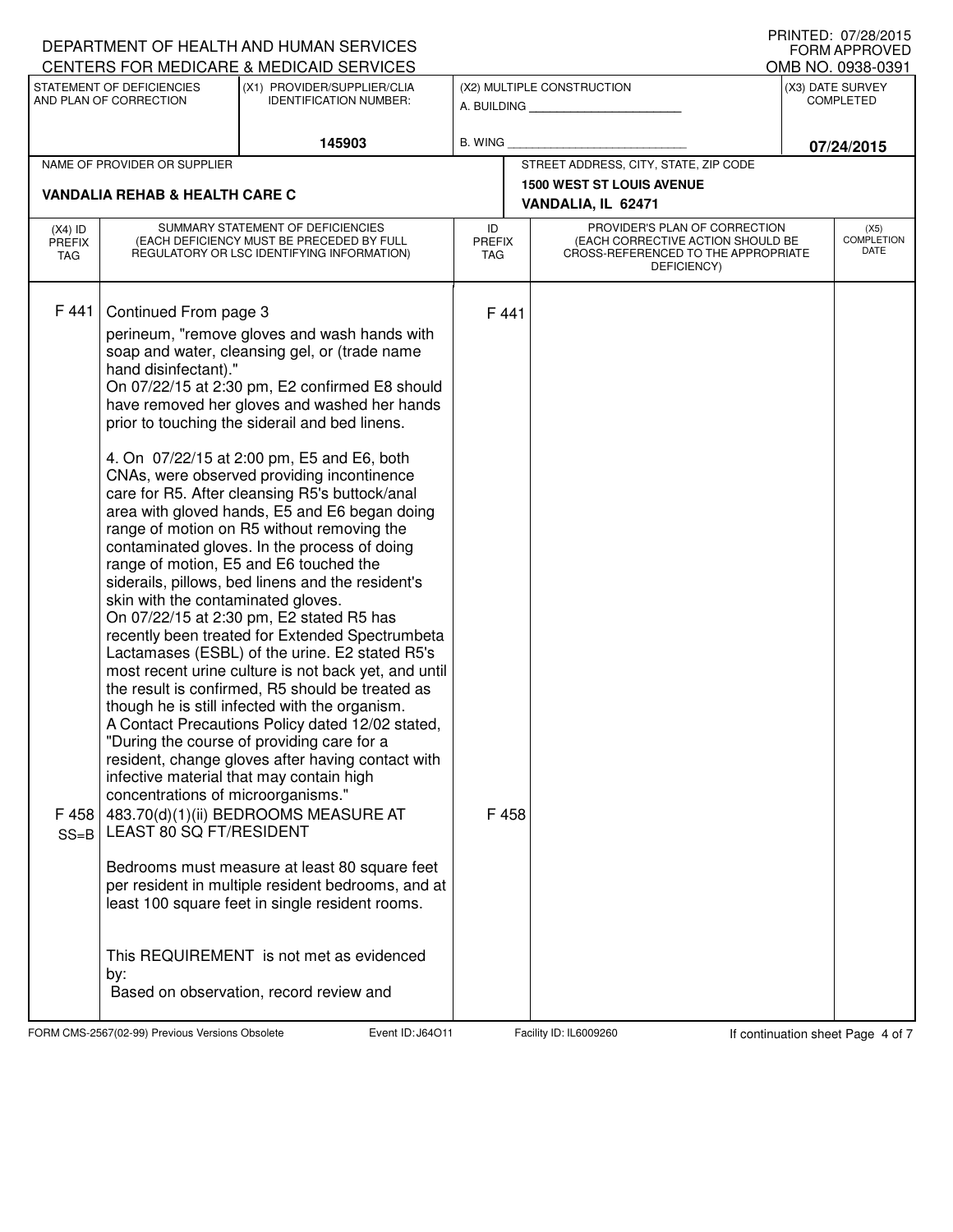|                                                                                                                     |                                                                                                                                                | DEPARTMENT OF HEALTH AND HUMAN SERVICES<br>CENTERS FOR MEDICARE & MEDICAID SERVICES                                                                                                                                                                                                                                                                                                                                                                                                                                                                                                                                                                                                                                                                                                                                                                                                                                                                                                                                                                                                                                                                                                                                                                                                                                                                                                                       |                            |                            |                                                                                                                          |            | FRINIED. <i>UHZOIZUI</i> J<br><b>FORM APPROVED</b><br>OMB NO. 0938-0391 |
|---------------------------------------------------------------------------------------------------------------------|------------------------------------------------------------------------------------------------------------------------------------------------|-----------------------------------------------------------------------------------------------------------------------------------------------------------------------------------------------------------------------------------------------------------------------------------------------------------------------------------------------------------------------------------------------------------------------------------------------------------------------------------------------------------------------------------------------------------------------------------------------------------------------------------------------------------------------------------------------------------------------------------------------------------------------------------------------------------------------------------------------------------------------------------------------------------------------------------------------------------------------------------------------------------------------------------------------------------------------------------------------------------------------------------------------------------------------------------------------------------------------------------------------------------------------------------------------------------------------------------------------------------------------------------------------------------|----------------------------|----------------------------|--------------------------------------------------------------------------------------------------------------------------|------------|-------------------------------------------------------------------------|
| STATEMENT OF DEFICIENCIES<br>(X1) PROVIDER/SUPPLIER/CLIA<br>AND PLAN OF CORRECTION<br><b>IDENTIFICATION NUMBER:</b> |                                                                                                                                                | A. BUILDING                                                                                                                                                                                                                                                                                                                                                                                                                                                                                                                                                                                                                                                                                                                                                                                                                                                                                                                                                                                                                                                                                                                                                                                                                                                                                                                                                                                               |                            | (X2) MULTIPLE CONSTRUCTION | (X3) DATE SURVEY<br><b>COMPLETED</b>                                                                                     |            |                                                                         |
|                                                                                                                     |                                                                                                                                                | 145903                                                                                                                                                                                                                                                                                                                                                                                                                                                                                                                                                                                                                                                                                                                                                                                                                                                                                                                                                                                                                                                                                                                                                                                                                                                                                                                                                                                                    | <b>B. WING</b>             |                            |                                                                                                                          | 07/24/2015 |                                                                         |
|                                                                                                                     | NAME OF PROVIDER OR SUPPLIER                                                                                                                   |                                                                                                                                                                                                                                                                                                                                                                                                                                                                                                                                                                                                                                                                                                                                                                                                                                                                                                                                                                                                                                                                                                                                                                                                                                                                                                                                                                                                           |                            |                            | STREET ADDRESS, CITY, STATE, ZIP CODE                                                                                    |            |                                                                         |
|                                                                                                                     | <b>VANDALIA REHAB &amp; HEALTH CARE C</b>                                                                                                      |                                                                                                                                                                                                                                                                                                                                                                                                                                                                                                                                                                                                                                                                                                                                                                                                                                                                                                                                                                                                                                                                                                                                                                                                                                                                                                                                                                                                           |                            |                            | <b>1500 WEST ST LOUIS AVENUE</b><br>VANDALIA, IL 62471                                                                   |            |                                                                         |
| $(X4)$ ID<br><b>PREFIX</b><br>TAG                                                                                   |                                                                                                                                                | SUMMARY STATEMENT OF DEFICIENCIES<br>(EACH DEFICIENCY MUST BE PRECEDED BY FULL<br>REGULATORY OR LSC IDENTIFYING INFORMATION)                                                                                                                                                                                                                                                                                                                                                                                                                                                                                                                                                                                                                                                                                                                                                                                                                                                                                                                                                                                                                                                                                                                                                                                                                                                                              | ID<br><b>PREFIX</b><br>TAG |                            | PROVIDER'S PLAN OF CORRECTION<br>(EACH CORRECTIVE ACTION SHOULD BE<br>CROSS-REFERENCED TO THE APPROPRIATE<br>DEFICIENCY) |            | (X5)<br><b>COMPLETION</b><br>DATE                                       |
| F 458<br>F 465<br>$SS = C$                                                                                          | Continued From page 4<br>sample.<br>Findings Include:<br>rooms if needed.<br>483.70(h)<br><b>E ENVIRON</b><br>residents, staff and the public. | interview, the facility failed to ensure that 29<br>rooms of 29 rooms on the A Hall and B Hall, each<br>containing 2 resident beds, provided the required<br>80 square feet per resident for 7 of 7 residents<br>(R1, R2, R3, R7, R8, R9, R11) reviewed for<br>undersized rooms in the sample of 12, and 15<br>residents (R13 through R27) in the supplemental<br>The A Hall resident rooms, 3 through 17, are<br>Medicaid certified, multiple resident rooms and<br>the B Hall resident rooms, 18 through 31, are<br>Medicaid certified, multiple resident rooms<br>according to an interview with E1, Administrator,<br>on 7/21/15 at 11:00AM. All of these multiple<br>resident rooms provide 75 square feet per<br>resident, per measurement of the rooms during<br>the environmental tour on 7/21/15 at 9:30AM.<br>The facility provided a census sheet, dated<br>7/21/15, with the waivered rooms indicated.<br>During this survey, resident rooms 24 through 27<br>were being used as office space and a<br>conference room. On 7/21/15 at 11:00AM, E1<br>stated that these rooms can be used as resident<br>According to the 7/21/15 facility census sheet, the<br>residents residing in these rooms are R1, R2, R3,<br>R7, R8, R9, R11 and R13 through R27.<br>SAFE/FUNCTIONAL/SANITARY/COMFORTABL<br>The facility must provide a safe, functional,<br>sanitary, and comfortable environment for |                            | F 458<br>F 465             |                                                                                                                          |            |                                                                         |

FORM CMS-2567(02-99) Previous Versions Obsolete **Journal Event ID: J64O11** Facility ID: IL6009260 If continuation sheet Page 5 of 7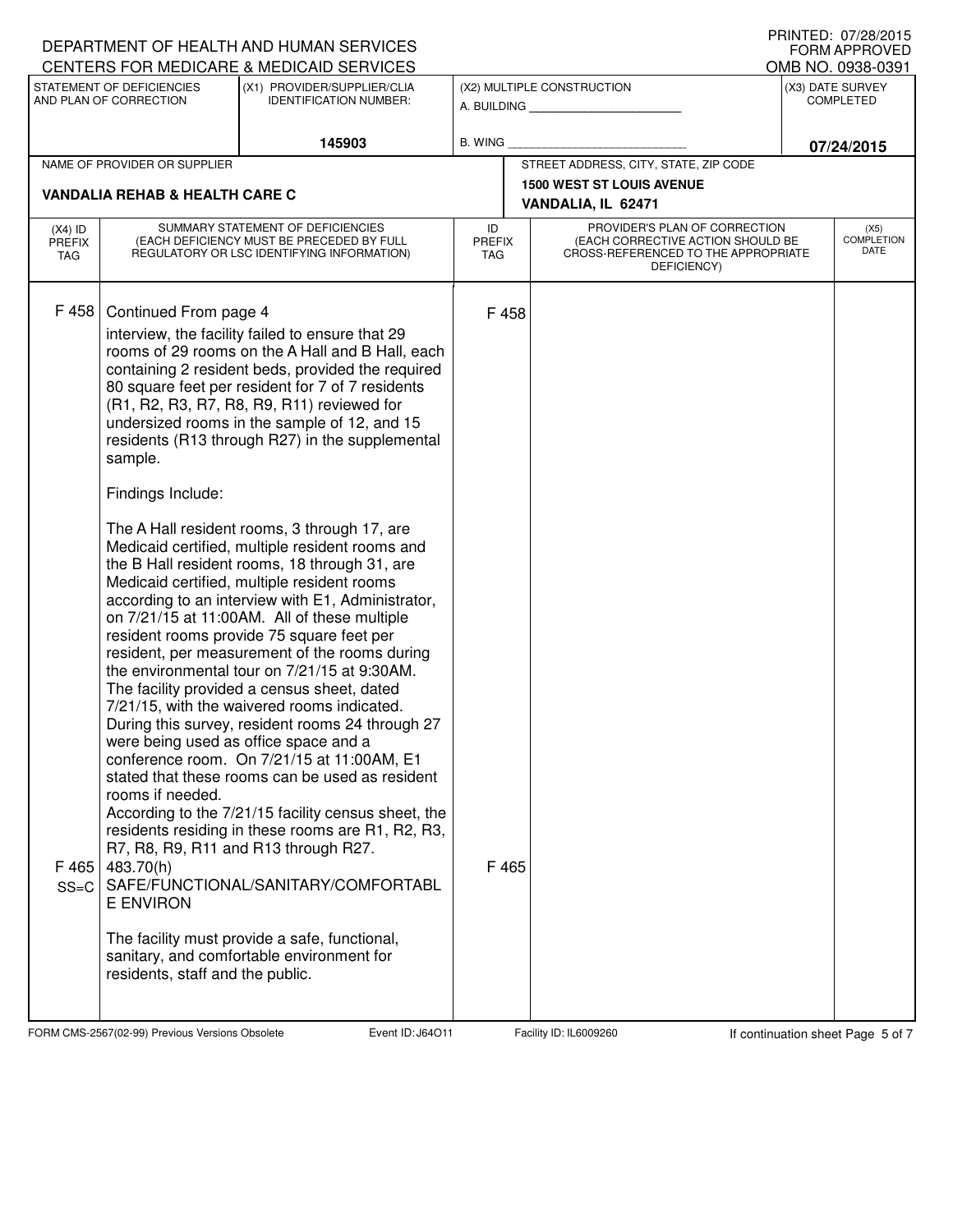|                                                                                                                     |                                                                                                                                                                                                                               | DEPARTMENT OF HEALTH AND HUMAN SERVICES<br>CENTERS FOR MEDICARE & MEDICAID SERVICES                                                                                                                                                                                                                                                                                                                                                                                                                                                                                                                                                                                                                                 |                                   |                                                                                                                          |  | PRINTED: 07/28/2015<br><b>FORM APPROVED</b><br>OMB NO. 0938-0391 |
|---------------------------------------------------------------------------------------------------------------------|-------------------------------------------------------------------------------------------------------------------------------------------------------------------------------------------------------------------------------|---------------------------------------------------------------------------------------------------------------------------------------------------------------------------------------------------------------------------------------------------------------------------------------------------------------------------------------------------------------------------------------------------------------------------------------------------------------------------------------------------------------------------------------------------------------------------------------------------------------------------------------------------------------------------------------------------------------------|-----------------------------------|--------------------------------------------------------------------------------------------------------------------------|--|------------------------------------------------------------------|
| STATEMENT OF DEFICIENCIES<br>(X1) PROVIDER/SUPPLIER/CLIA<br>AND PLAN OF CORRECTION<br><b>IDENTIFICATION NUMBER:</b> |                                                                                                                                                                                                                               |                                                                                                                                                                                                                                                                                                                                                                                                                                                                                                                                                                                                                                                                                                                     | (X2) MULTIPLE CONSTRUCTION        | (X3) DATE SURVEY<br><b>COMPLETED</b>                                                                                     |  |                                                                  |
| 145903                                                                                                              |                                                                                                                                                                                                                               | B. WING                                                                                                                                                                                                                                                                                                                                                                                                                                                                                                                                                                                                                                                                                                             |                                   | 07/24/2015                                                                                                               |  |                                                                  |
|                                                                                                                     | NAME OF PROVIDER OR SUPPLIER                                                                                                                                                                                                  |                                                                                                                                                                                                                                                                                                                                                                                                                                                                                                                                                                                                                                                                                                                     |                                   | STREET ADDRESS, CITY, STATE, ZIP CODE                                                                                    |  |                                                                  |
|                                                                                                                     | <b>VANDALIA REHAB &amp; HEALTH CARE C</b>                                                                                                                                                                                     |                                                                                                                                                                                                                                                                                                                                                                                                                                                                                                                                                                                                                                                                                                                     |                                   | <b>1500 WEST ST LOUIS AVENUE</b>                                                                                         |  |                                                                  |
|                                                                                                                     |                                                                                                                                                                                                                               |                                                                                                                                                                                                                                                                                                                                                                                                                                                                                                                                                                                                                                                                                                                     |                                   | VANDALIA, IL 62471                                                                                                       |  |                                                                  |
| $(X4)$ ID<br><b>PREFIX</b><br><b>TAG</b>                                                                            |                                                                                                                                                                                                                               | SUMMARY STATEMENT OF DEFICIENCIES<br>(EACH DEFICIENCY MUST BE PRECEDED BY FULL<br>REGULATORY OR LSC IDENTIFYING INFORMATION)                                                                                                                                                                                                                                                                                                                                                                                                                                                                                                                                                                                        | ID<br><b>PREFIX</b><br><b>TAG</b> | PROVIDER'S PLAN OF CORRECTION<br>(EACH CORRECTIVE ACTION SHOULD BE<br>CROSS-REFERENCED TO THE APPROPRIATE<br>DEFICIENCY) |  | (X5)<br><b>COMPLETION</b><br>DATE                                |
| F465                                                                                                                | Continued From page 5<br>by:<br>residents in the facility.<br>Findings include:<br>were observed:<br>and in general poor condition.<br>most notably in the C Hall.<br>units in rooms 50 and 49.<br>near the television.<br>5. | This REQUIREMENT is not met as evidenced<br>Based on observation, interview, and record<br>review, the facility failed to maintain wall<br>coverings, flooring, ceilings, and some wall areas<br>in an attractive and easily cleanable manner.<br>This failure has the potential to affect all 47<br>On 7/21/15 at 10:00 a.m. the following conditions<br>1. Wall paper beneath the level of the hand rail<br>in the dining room was torn and loose in places,<br>2. Wall paper beneath the level of the hand rail<br>throughout the facility was in fair-poor condition,<br>3. Water damage around the air conditioning<br>4. Wall damage on the end of the living room<br>Water damage by the ceiling fluorescent | F 465                             |                                                                                                                          |  |                                                                  |
|                                                                                                                     | lights in the center of B hall.<br>hall.<br>7.<br>10 feet long.<br>8.<br>floor tile in B hall.<br>molding in the bathroom in D hall.<br>vents in the bathroom in D hall.<br>women's bathroom on A hall.                       | 6. Unfinished drywall repair around the<br>fluorescent light in the ceiling in the center of B<br>Two cracks in the ceiling on B hall, each 7 -<br>Numerous worn and cracked areas in the<br>9. Worn floor tile and missing cove base<br>10. Dark residue around the toilet and on the<br>11. Unfinished vanity around the sinks in the<br>During the Daily Status meeting on 7/24/15 at                                                                                                                                                                                                                                                                                                                            |                                   |                                                                                                                          |  |                                                                  |

FORM CMS-2567(02-99) Previous Versions Obsolete **Journal Event ID: J64O11** Facility ID: IL6009260 If continuation sheet Page 6 of 7